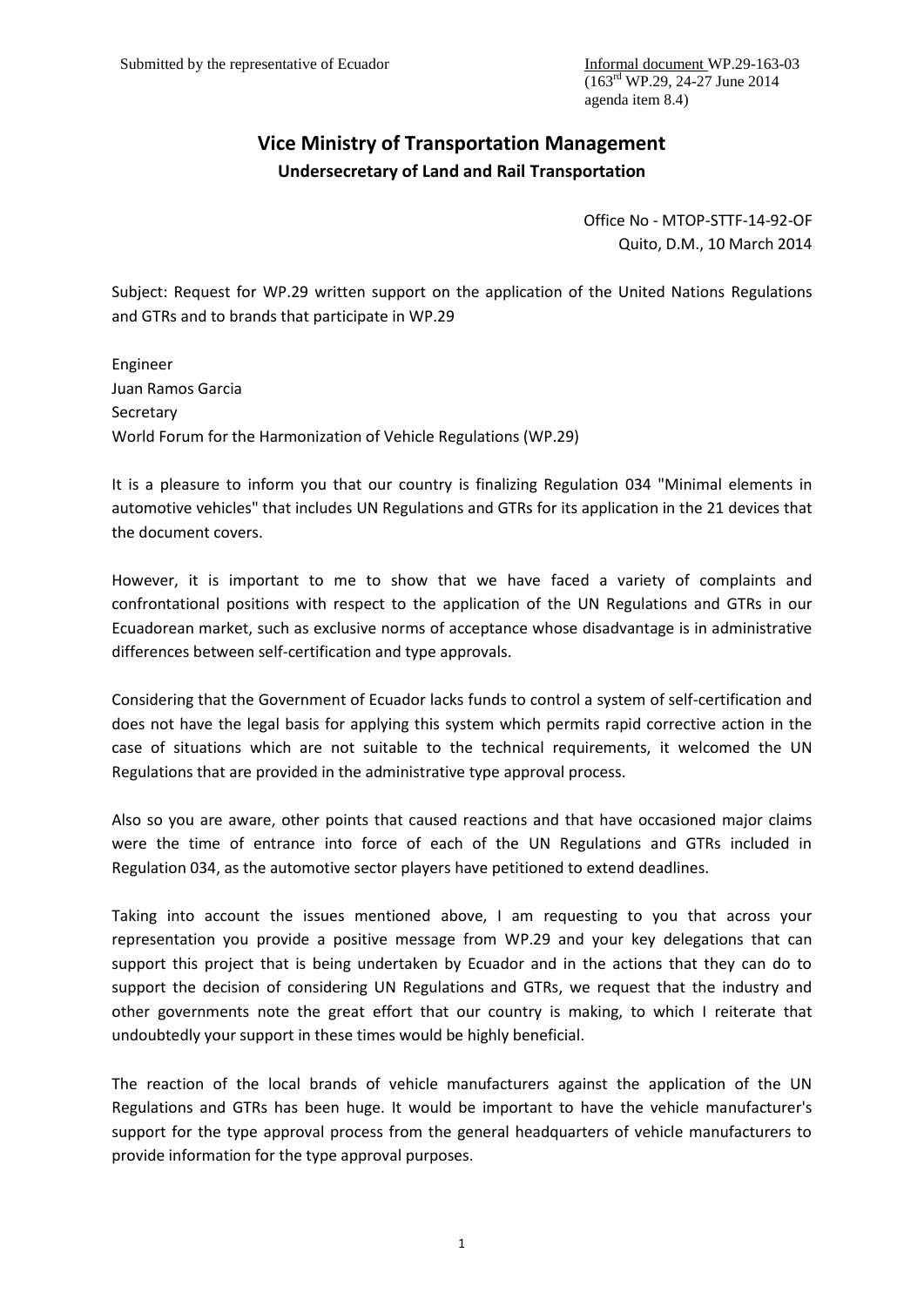| <b>UN Regulations</b>                                 | <b>UN GTRs</b>                           |
|-------------------------------------------------------|------------------------------------------|
| 7 - Uniform Provisions Concerning the                 | 7 Head restraints                        |
| Approval of Front and Rear Position Lamps, Stop-      |                                          |
| Lamps And End-Outline                                 |                                          |
| Marker Lamps for Motor Vehicles (Except Motor         |                                          |
| Cycles) and their Trailers                            |                                          |
| 13 - Uniform Provisions Concerning the Approval of    | 8 - Electronic Stability Control Systems |
| Vehicles of Categories M, N                           |                                          |
| and O with Regard to Braking                          |                                          |
| 13-H - Uniform Provisions Concerning the Approval     | 9 - Pedestrian safety                    |
| of Passenger Cars with                                |                                          |
| <b>Regard to Braking</b>                              |                                          |
| 14 - Uniform Provisions Concerning the Approval of    |                                          |
| Vehicles with Regard to Safety-Belt Anchorages,       |                                          |
| ISOFIX Anchorages Systems and ISOFIX Top Tether       |                                          |
| Anchorages                                            |                                          |
| 16 - Uniform Provisions Concerning The Approval       |                                          |
| of: I. Safety-Belts, Restraint Systems, Child         |                                          |
| Restraint Systems and ISOFIX Child Restraint          |                                          |
| Systems for Occupants of Power-Driven Vehicles II.    |                                          |
| Vehicles Equipped With Safety-Belts, Restraint        |                                          |
| Systems, Child Restraint Systems and Isofix Child     |                                          |
| <b>Restraint Systems</b>                              |                                          |
| 17 - Uniform Provisions Concerning the Approval of    |                                          |
| Vehicles with Regard to the Seats, their              |                                          |
| Anchorages and any Head Restraints                    |                                          |
| 25 - Uniform Provisions Concerning The Approval       |                                          |
| of Head Restraints (Headrests), whether or not        |                                          |
| Incorporated in Vehicle Seats                         |                                          |
| 30 - Uniform Provisions Concerning the Approval of    |                                          |
| Pneumatic Tyres for Motor Vehicles and their          |                                          |
| <b>Trailers</b>                                       |                                          |
| 43 - Uniform Provisions Concerning the Approval       |                                          |
| of Safety Glazing Materials and their Installation on |                                          |
| Vehicles                                              |                                          |
| 44 - Uniform Provisions Concerning the Approval of    |                                          |
| Restraining Devices for Child Occupants of Power--    |                                          |
| <b>Driven Vehicles</b>                                |                                          |
| 48 - Uniform Provisions Concerning the Approval of    |                                          |
| Vehicles with Regard to Lightning and Light           |                                          |
| <b>Signaling Devices</b>                              |                                          |
| 54 - Uniform Provisions Concerning the Approval of    |                                          |
| Pneumatic Tyres for Commercial Vehicles and their     |                                          |
| <b>Trailers</b>                                       |                                          |
| 79 - Uniform Provisions Concerning the Approval of    |                                          |
| Vehicles with Regard to Steering Equipment            |                                          |
| 80 - Uniform Provisions Concerning the Approval       |                                          |
| of Seats of Large Passenger Vehicles and of These     |                                          |
| Vehicles with Regard to the Strength of the Seats     |                                          |
| and their Anchorages                                  |                                          |